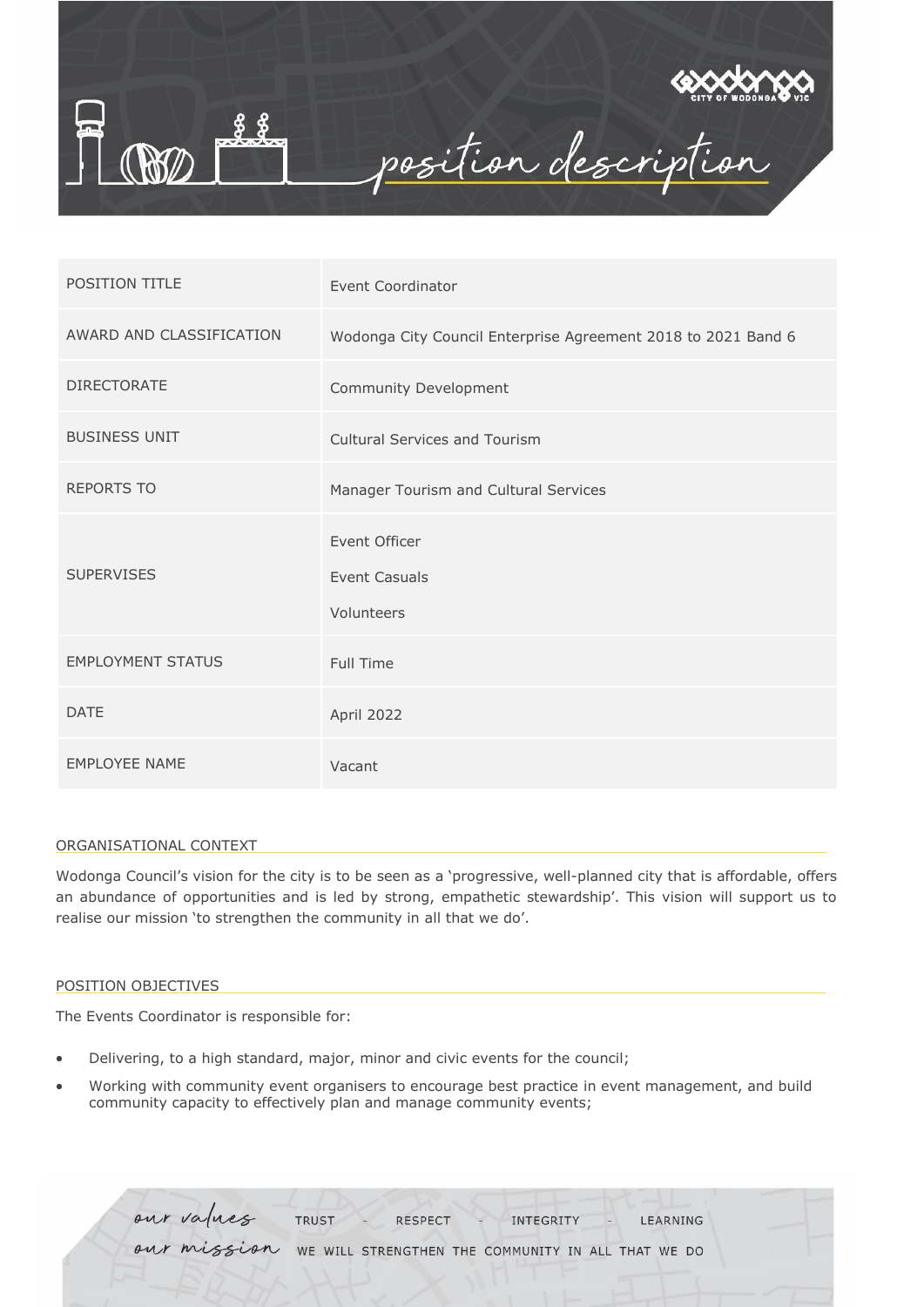- Working with event organisers to deliver major and minor events in Wodonga;
- Supporting the delivery and ongoing sustainability of events within Wodonga through advocacy and financial assistance;
- Manage and deliver major and minor council events within the City of Wodonga, including, booking of venues, sourcing entertainment and stalls, budget management, site map development, infrastructure requirements, OH&S and risk management, pre-event briefings, debriefs, evaluation (including social and economic impacts) and final reports;
- Represent events on the Community Impact Grant Program panel and provide advice and advocacy to community organisations seeking funding;
- Assist community event organisers with regards to their events through the booking of council parks and gardens, marketing opportunities, and regulations which affect events e.g. risk management and OH&S;
- Provide advice, advocacy and strategic support to both internal council and community based event committees and organisations on event management;
- Assist in identifying community needs with respect to event development, management and sustainability;
- Assist with the development of event management systems, templates and procedures for both internal and external use;
- Actively participate in events network meetings and disseminate information/knowledge to team members as appropriate;
- Undertake other responsibilities as delegated by Management within the scope of the position;
- Support the Team Leader with working with major event owners to ensure the successful delivery of these events in Wodonga along with the delivery of minor events and special projects.
- Accountable to the Manager Tourism and Cultural Services for financial matters, and the effective design and coordination of council events and activities.

# ACCOUNTABILITY AND EXTENT OF AUTHORITY, INCLUDING DUTIES

- The freedom to act in the role of Events Coordinator is governed by clear objectives and budgets, including those relevant to the position as set out in the Cultural Services Plan 2018-2022 with a regular reporting mechanism to the Manager Tourism and Cultural Services to ensure adherence to goals and objectives;
- The effects of decisions and actions taken in this role may be significant, and will relate to the quality or cost of the projects/events being managed, but are subject to appeal, review or approval by more senior employees; and
- The Events Coordinator may be required to have formal input into policy development within their area of expertise.

# COUNCIL EMPLOYEE VALUES AND BEHAVIOURS

You are expected to demonstrate the values in your everyday work and your interactions with colleagues and the community.

Trust Talk straight - Say what you mean and mean what you say

Create transparency – Do not withhold information unnecessarily or inappropriately

Right wrongs

Practice accountability – Take responsibility for results without excuses

Extend trust – Show a willingness to trust others, even when it involves a measure of risk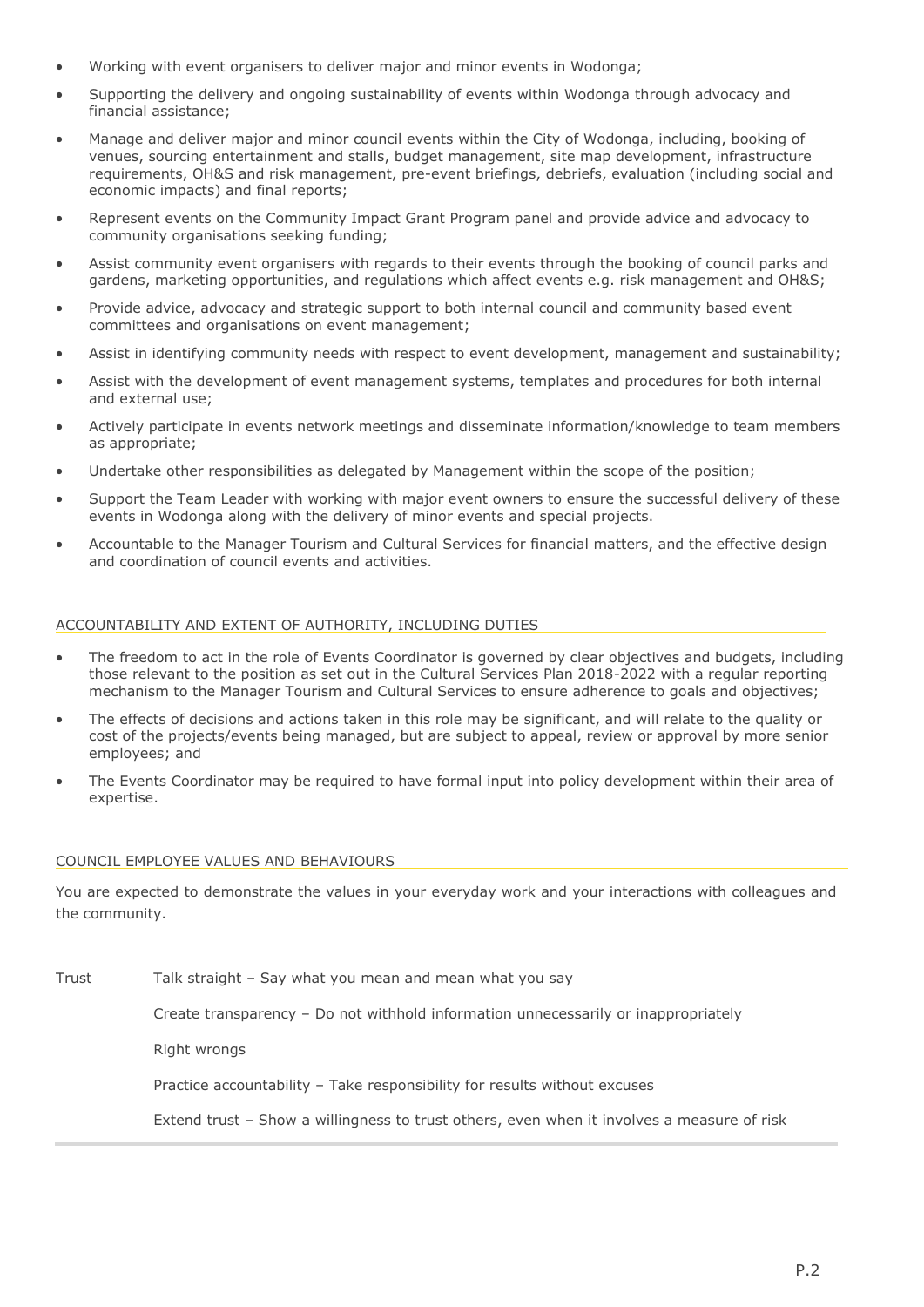| Respect   | Treat other people with courtesy, politeness and kindness, no matter what their position or<br>opinion<br>Listen first - Seek to understand others before trying to diagnose, influence or prescribe |  |  |  |  |  |
|-----------|------------------------------------------------------------------------------------------------------------------------------------------------------------------------------------------------------|--|--|--|--|--|
|           |                                                                                                                                                                                                      |  |  |  |  |  |
| Integrity | Tell the truth in an appropriate and helpful manner that does not compromise the<br>organisation's objectives and values                                                                             |  |  |  |  |  |
|           | Keep confidences                                                                                                                                                                                     |  |  |  |  |  |
|           | Do what you say you will do to the best of your ability                                                                                                                                              |  |  |  |  |  |
|           | Be open about mistakes                                                                                                                                                                               |  |  |  |  |  |
|           | Speak of those that are absent only in a positive way                                                                                                                                                |  |  |  |  |  |
| Learning  | Work together and learn from each other                                                                                                                                                              |  |  |  |  |  |
|           | Continuously improve and innovate                                                                                                                                                                    |  |  |  |  |  |
|           | Be open to change                                                                                                                                                                                    |  |  |  |  |  |
|           | There is a high degree of responsibility for results $-$ delivery without excuses                                                                                                                    |  |  |  |  |  |

# CAPABILITIES AND BEHAVIOURS

Demonstrate competency in each of the 7 capabilities of an Officer, according to the People and Performance Framework in Attachment 1, and practice the corresponding behaviours indicated for each capability.

#### JUDGEMENT AND DECISION-MAKING SKILLS

- Be organised and set and prioritise daily and weekly activities including for any staff the position supervises.
- Develop plans to meet position requirements including for staff the position supervises, and perform tasks according to established practices and procedures.
- Work to resolve problems and determine appropriate action including for staff the position supervises and escalate issues appropriately.
- The objectives of the events are usually well defined, with the Events Coordinator requiring the ability to select the particular method, technology, process or equipment to be used from a range of available alternatives;
- Ability to carry out specialised work using methods, procedures and processes developed from theory or precedent;
- Ability to improve upon and develop methods and techniques regarding event delivery based on previous experience;
- Capacity to make sound decisions under pressure;
- Demonstrated ability to solve problems and apply relevant legislation, policies and procedures to guide work approaches;
- Flexibility and ability to react appropriately to unexpected issues arising within the course of events; and
- Guidance and advice is usually available from the Manager Tourism and Cultural Services.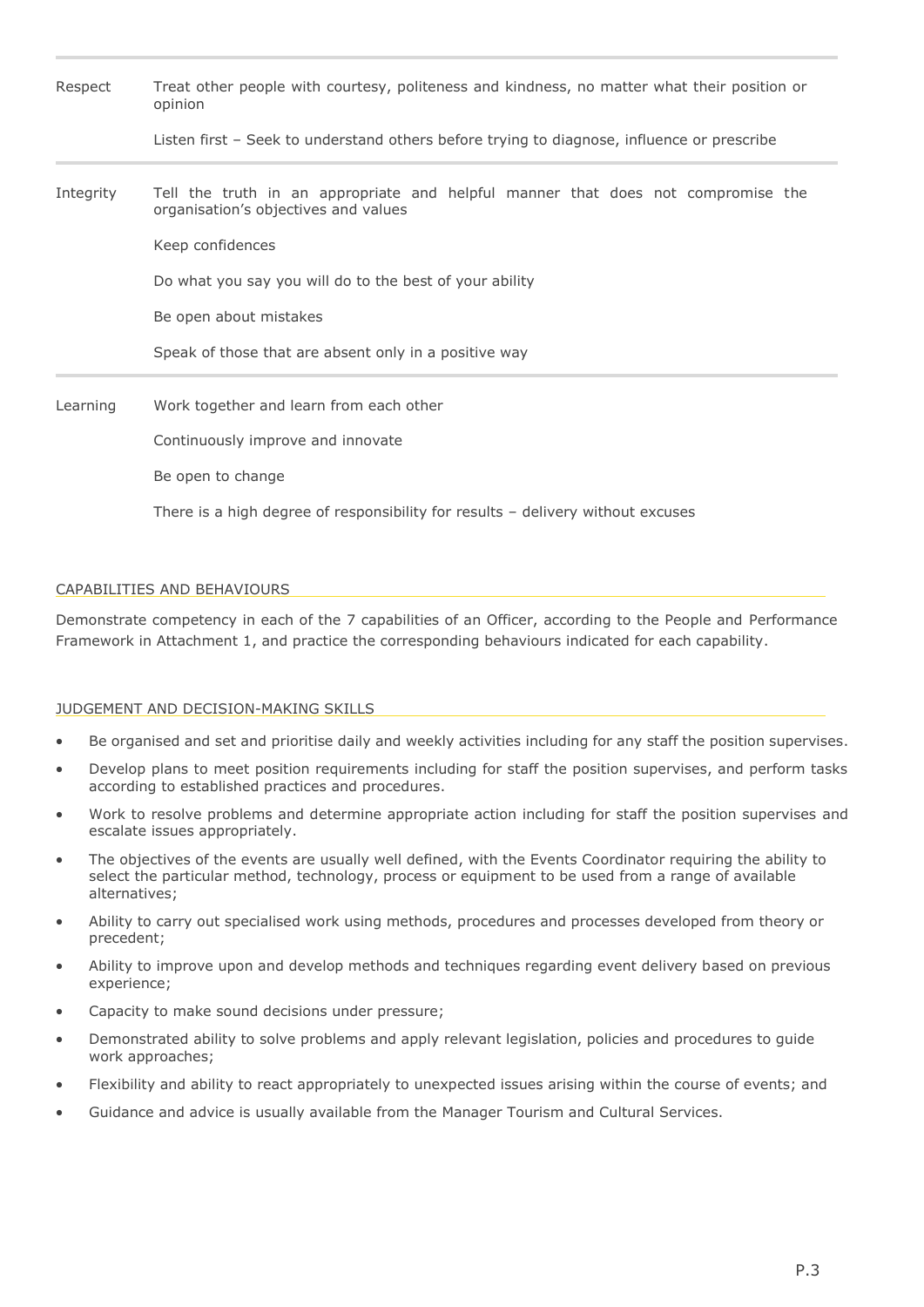- Experienced in the use of IT systems and processes to foster business unit and workplace objectives;
- Understanding of the importance of good record keeping and the ability to effectively use council's document management system;
- Understanding of the long term goals of the Culture and Tourism team;
- Demonstrated ability to research and identify opportunities relevant to events that result in positive community involvement;
- Demonstrated ability to apply events industry best practice standards to the development and evaluation of events held in Wodonga;
- Demonstrated ability to work positively with the community and volunteers;
- Sound knowledge of the Acts, Regulation, Local Laws, Government and council policies and protocols related to event management;
- Ability to review, assess, monitor and enhance internal and external event management processes, templates and systems;
- Ability to function effectively within a demanding role;
- Developed skills to prepare and deliver events within allocated event budget; and
- Demonstrated ability to successfully plan and deliver events, on time and within budget, ensuring appropriate debriefing processes are engaged so that events are continuously improved from event to event.

## MANAGEMENT SKILLS

- Good time management and the ability to prioritise tasks for self and any staff the position supervises.
- Meet deadlines, as discussed with the supervisor.
- Receive and follow directions from a supervisor and seek workload management support when required.
- Identify and arrange instruction and training to any staff the position supervisors to ensure they understand and are able to meet their position requirements.
- Be honest and transparent in all dealings, and report suspected fraud or corruption.
- Understand risk, compliance and quality assurance and report issues that do not meet organisational and legal requirements.
- Take care of own safety and wellbeing and that of other staff, and ensure that OHS procedures are followed including by any staff the position supervises.
- Report hazards, risks and behaviours that may not comply with organisational or legislative requirements.
- Manage own time effectively and that of staff the position supervises, and work to deadlines.
- Maintain personal hygiene and meet dress standards set for the position, including to wear any uniform and use any personal protective equipment prescribed for the position and particular work duties.
- Skills in managing time, setting project priorities, planning and organising own work, and that of supervised employees, so as to achieve specific and set objectives in the most efficient way possible within the resources available and within a set timetable;
- Ability to work independently;
- Ability to co-ordinate efficient and contemporary event management systems and procedures; and
- Supervisory skills for the supervision of other employees, volunteers and contractors along with an understanding of and ability to implement personnel practices related to equal employment opportunity, occupation health and safety and employees development.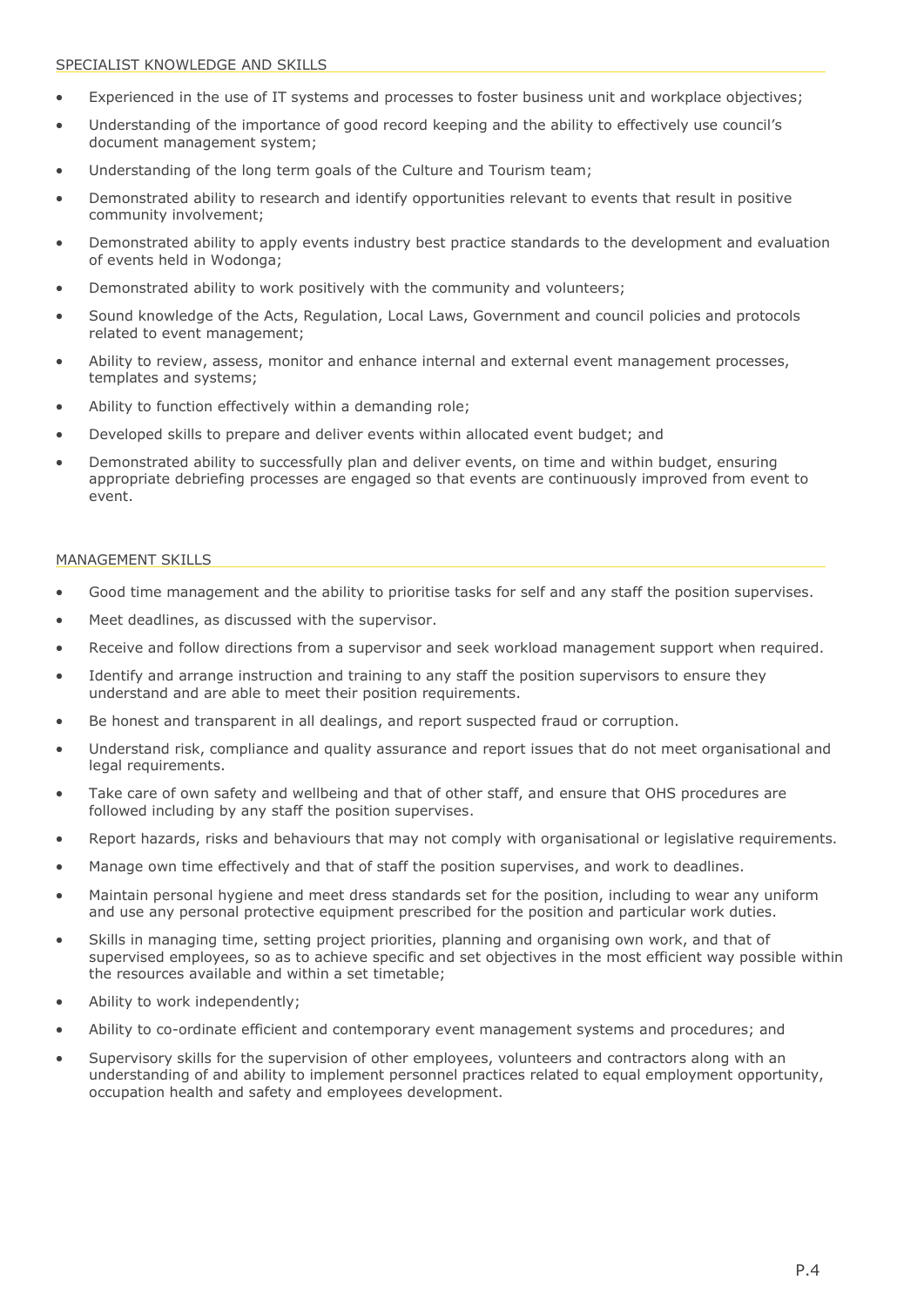#### INTERPERSONAL SKILLS

- Work cooperatively as part of a team, with the ability to gain cooperation from others including any staff the position supervisors.
- Maintain confidentiality as required.
- Document work and work instructions according to established practices.
- Develop effective working relationships and communicate effectively with other employees and external stakeholders including clients and members of the public.
- Provide accurate advice (oral and written) and quality service in the areas of responsibility of the position.
- Ability to gain co-operation and assistance from clients, members of the public and other employees in the administration of defined activities and in the supervision of other employees;
- Ability to develop positive working relationships with diverse stakeholders including internal council staff and the wider community;
- Ability to provide specialist consultancy services in event management to a wide range of internal staff and the general public;
- Ability to liaise with counterparts in other organisations to discuss specialist matters and with other employees within council to resolve intra-organisational problems;
- Well-developed attention to detail using appropriate checking processes to ensure information is recorded accurately;
- Ability to effectively represent council at relevant forums if required (e.g. in the media);
- Ability to prepare correspondence and reports within field of expertise including event management templates for internal and external use e.g. critical path, budget, community ROMP; and
- Written communication skills with the ability to review, update and complete internal documents, processes and correspondence.

#### INFORMATION TECHNOLOGY SKILLS

Be computer literate and have the ability to quickly learn and adopt software programs used by the organization relevant to the position.

## CUSTOMER SERVICE SKILLS

Meet customer service expectations to:

- Be honest, ethical and professional.
- Be helpful and courteous.
- Listen with respect and understand the customer's issues.
- Meet commitments made.
- Keep the customer informed.
- Ensure that the customer understands what is being said.
- Apologise if a mistake is made and attempt to make it right.
- Assist customers with physical, sensory or intellectual disabilities, to achieve equitable access to council services.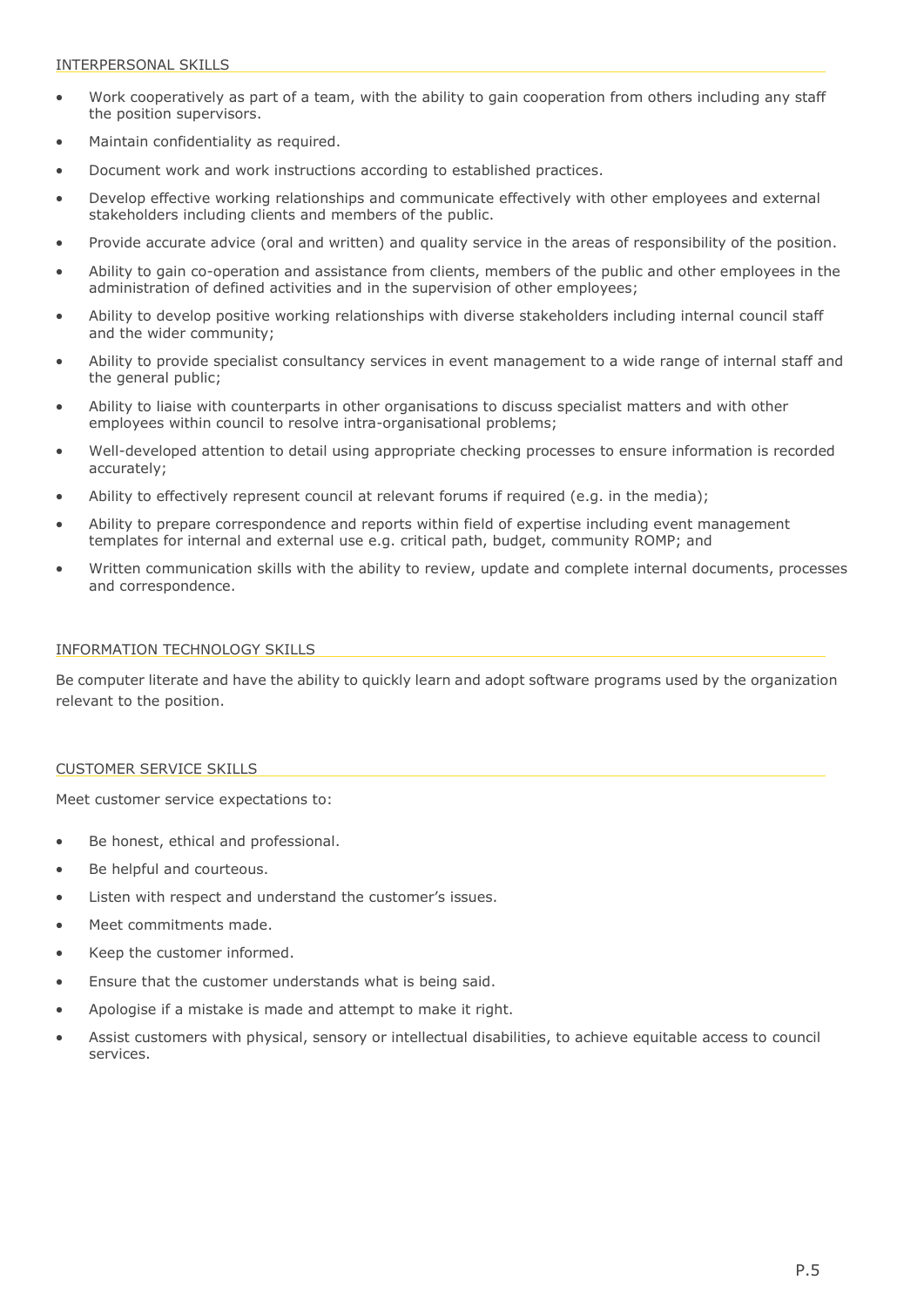#### EMERGENCY MANAGEMENT DUTIES

As and when required, assist in dealing with any emergency situation which affects the operation of the council and/or wellbeing of the community.

## QUALIFICATIONS AND EXPERIENCE

- Degree and/or Diploma in relevant field
- Demonstrated and recent experience in event management (minimum two years)
- Experience in coordinating event logistics and an understanding of regulations applying to events

## LICENCES AND MANDATORY REQUIREMENTS

- Current Drivers Licence
- National Police Check (required to be supplied by the employee or prospective employee prior to commencement)
- Victorian Working with Children Check (required to be supplied by the employee or prospective employee prior to commencement, and renewed as required)
- First Aid Certificate

# EQUAL OPPORTUNITY EMPLOYER

Wodonga Council is an equal opportunity employer. We ensure fair, equitable and non-discriminatory consideration is given to all, regardless of age, sex, disability, marital status, pregnancy, sexual orientation, race, religious beliefs or other protected attribute. We recognise our proactive duty to ensure compliance with equal opportunity and to eliminate all forms of discrimination.

## INHERENT REQUIREMENTS OF THE JOB

For details of the inherent requirements of the job, please see Attachment 2.

## COGNITIVE JOB DEMANDS

The position is required to operate at the Officer level and will be required to demonstrate the personal competencies and behaviours detailed in the People and Performance Framework attached. The cognitive demands of the role include:

- Having difficult or uncomfortable conversations.
- Meet performance expectations.
- Working in a professional capacity within the work environment.
- Being willing and able to adapt to change.
- Demonstrating resilience under pressure, and in changing and challenging circumstances.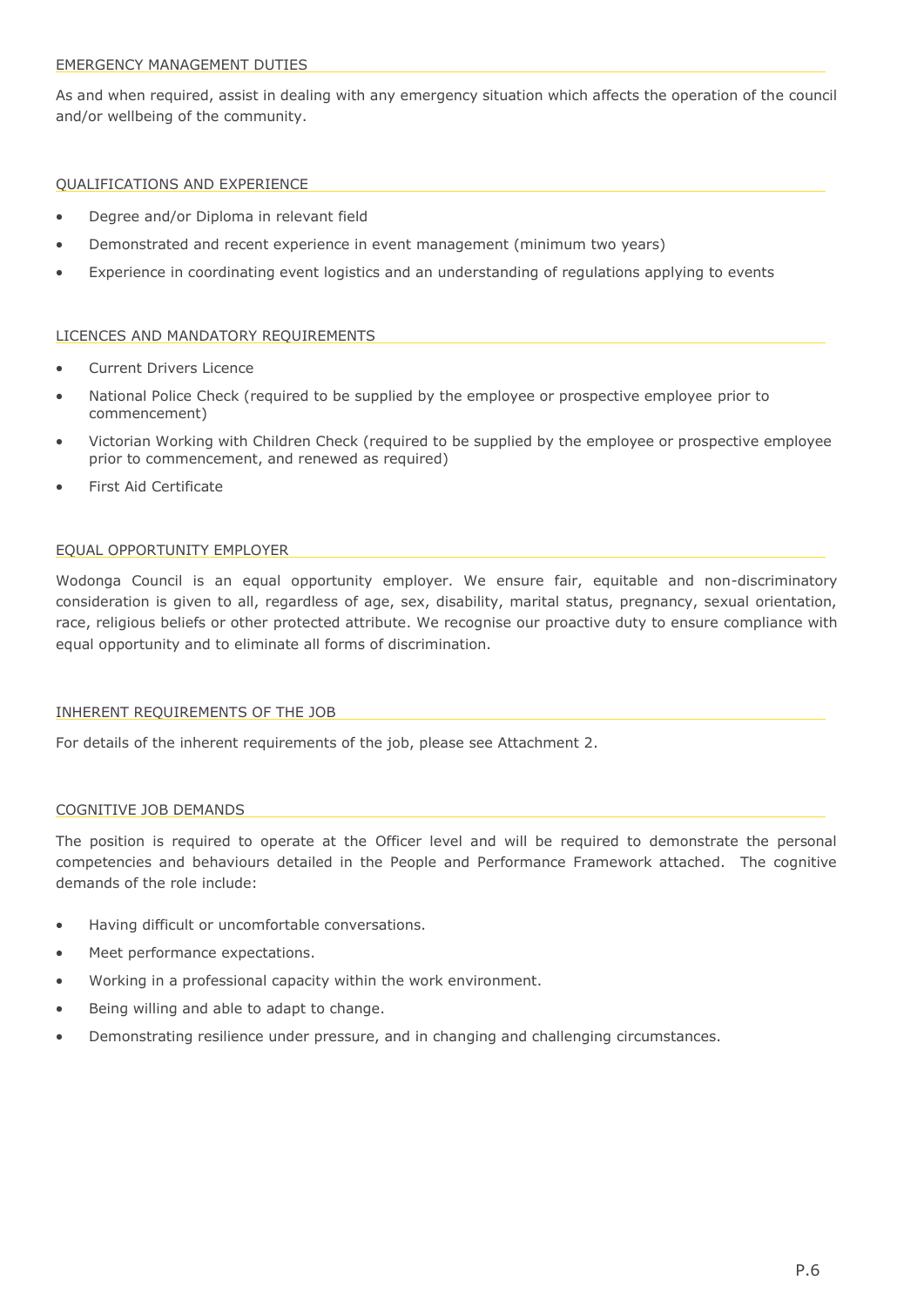- 1. Broad knowledge of the events industry.
- 2. The ability to advise council and the community on the development and implementation of events.
- 3. Broad knowledge of OHS and Risk Management as it relates to events.
- 4. Well-developed interpersonal skills with the ability to build relationships and effectively communicate with variety of stakeholders, and enable the resolution of complex problems.
- 5. Ability to effectively manage time and priorities to achieve set objectives in an efficient manner.

Staff member signature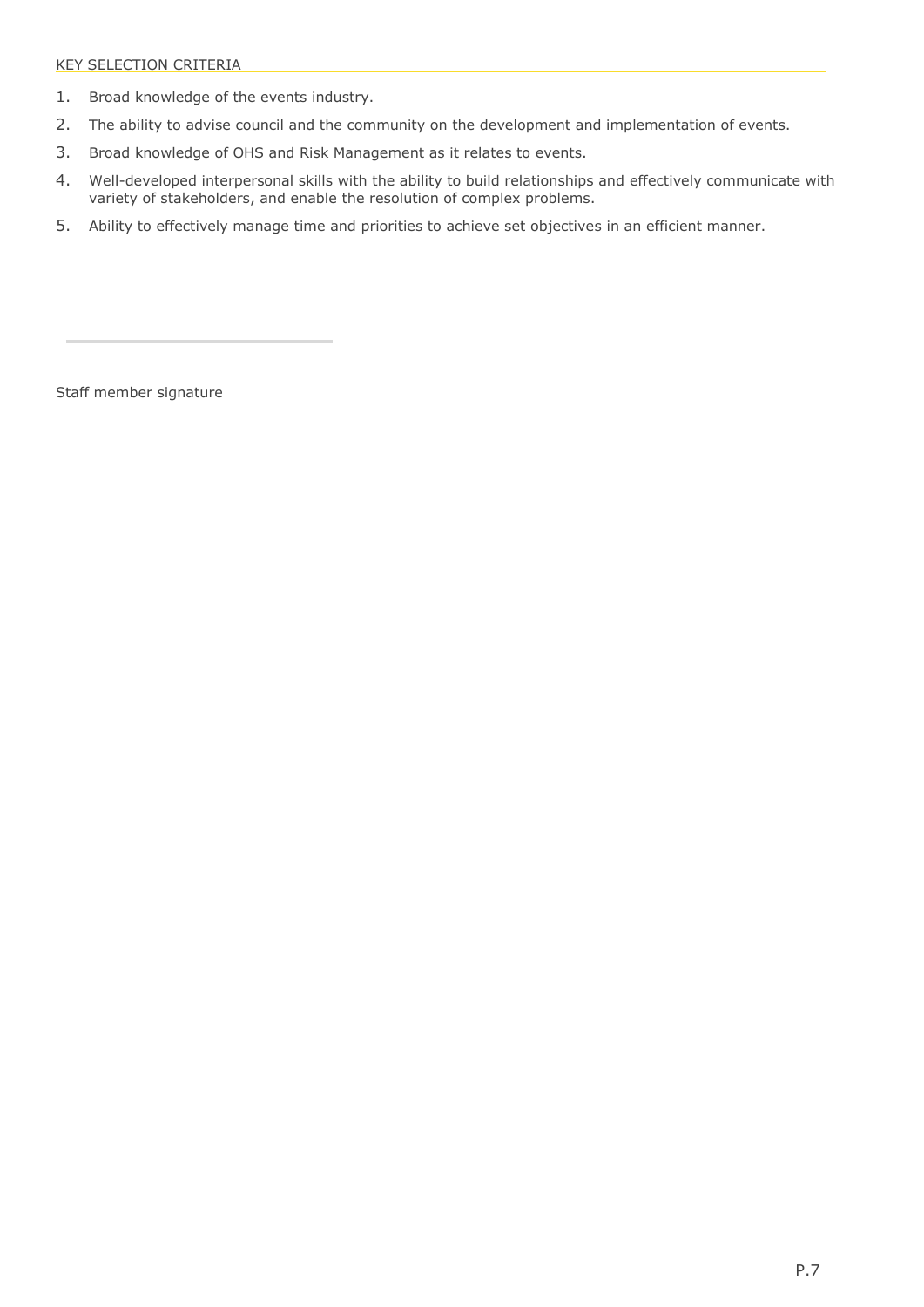| People and performance framework                                                                                                                     |                                                                                                                                                                                               |                                                                            |                                                                                                                                                                                                                           |                                                                                                                                                |                                                                                                                            |  |  |
|------------------------------------------------------------------------------------------------------------------------------------------------------|-----------------------------------------------------------------------------------------------------------------------------------------------------------------------------------------------|----------------------------------------------------------------------------|---------------------------------------------------------------------------------------------------------------------------------------------------------------------------------------------------------------------------|------------------------------------------------------------------------------------------------------------------------------------------------|----------------------------------------------------------------------------------------------------------------------------|--|--|
| <b>CUSTOMER SERVICE AND</b><br>COMMUNICATION<br>Understanding and valuing our<br>customer needs to make sure we<br>provide quality customer service. | <b>BUILD AND ENHANCE</b><br><b>RELATIONSHIPS</b><br>Collaborating<br>and working with<br>our people and<br>community.                                                                         |                                                                            |                                                                                                                                                                                                                           | PLAN, ORGANISE AND DELIVER<br>Performing work to the<br>best of our ability to deliver<br>successful outcomes for our<br>people and community. |                                                                                                                            |  |  |
| <b>FUTURE FOCUS</b><br>Identifying ways we<br>can do better and<br>anticipating future<br>opportunities.                                             | PEOPLE DEVELOPMENT                                                                                                                                                                            | Looking after<br>the personal and<br>professional growth<br>of our people. | MANAGE HEALTH AND<br>WELLBEING<br>Recognising the<br>importance of<br>$\circledcirc$<br>staff health and<br>wellbeing.                                                                                                    |                                                                                                                                                | SAFFTY AND RISK<br>MANAGEMENT<br>Prioritising safe and<br>ethical behaviour and<br>decision-making in<br>everything we do. |  |  |
|                                                                                                                                                      |                                                                                                                                                                                               |                                                                            | <b>Customer Service and Communication</b>                                                                                                                                                                                 |                                                                                                                                                |                                                                                                                            |  |  |
| Demonstrates commitment<br>to a high standard of service<br>to customers and the<br>community.                                                       | Demonstrates empathy and a willingness to assist<br>Communicates information clearly<br>Operates within council procedures and policies<br>Writes in a way that is logical and easy to follow |                                                                            | Is helpful, shows respect, courtesy and fairness with staff and customers<br>Listens and asks questions to understand customer needs and point of<br>Proactively seeks solutions and keeps customers informed of progress |                                                                                                                                                |                                                                                                                            |  |  |
| <b>Build and Enhance Relationshins</b>                                                                                                               |                                                                                                                                                                                               |                                                                            |                                                                                                                                                                                                                           |                                                                                                                                                |                                                                                                                            |  |  |

| Plan, Organise, Deliver                                            |                                                                                                                                                                                                                                                                                                                                                                                                                                                        |  |  |  |  |
|--------------------------------------------------------------------|--------------------------------------------------------------------------------------------------------------------------------------------------------------------------------------------------------------------------------------------------------------------------------------------------------------------------------------------------------------------------------------------------------------------------------------------------------|--|--|--|--|
| Organises and prioritises<br>own work to meet work<br>commitments. | • Demonstrates effective use of time and resources to meet expectations<br>and achieve outcomes<br>Understands what is required of the role and how this contributes to<br>$\bullet$<br>team priorities<br>Keeps appropriate people informed on progress of tasks and projects<br>$\bullet$<br>Seeks information when required, demonstrates initiative<br>$\bullet$<br>Undertakes to complete all tasks with a positive, can-do attitude<br>$\bullet$ |  |  |  |  |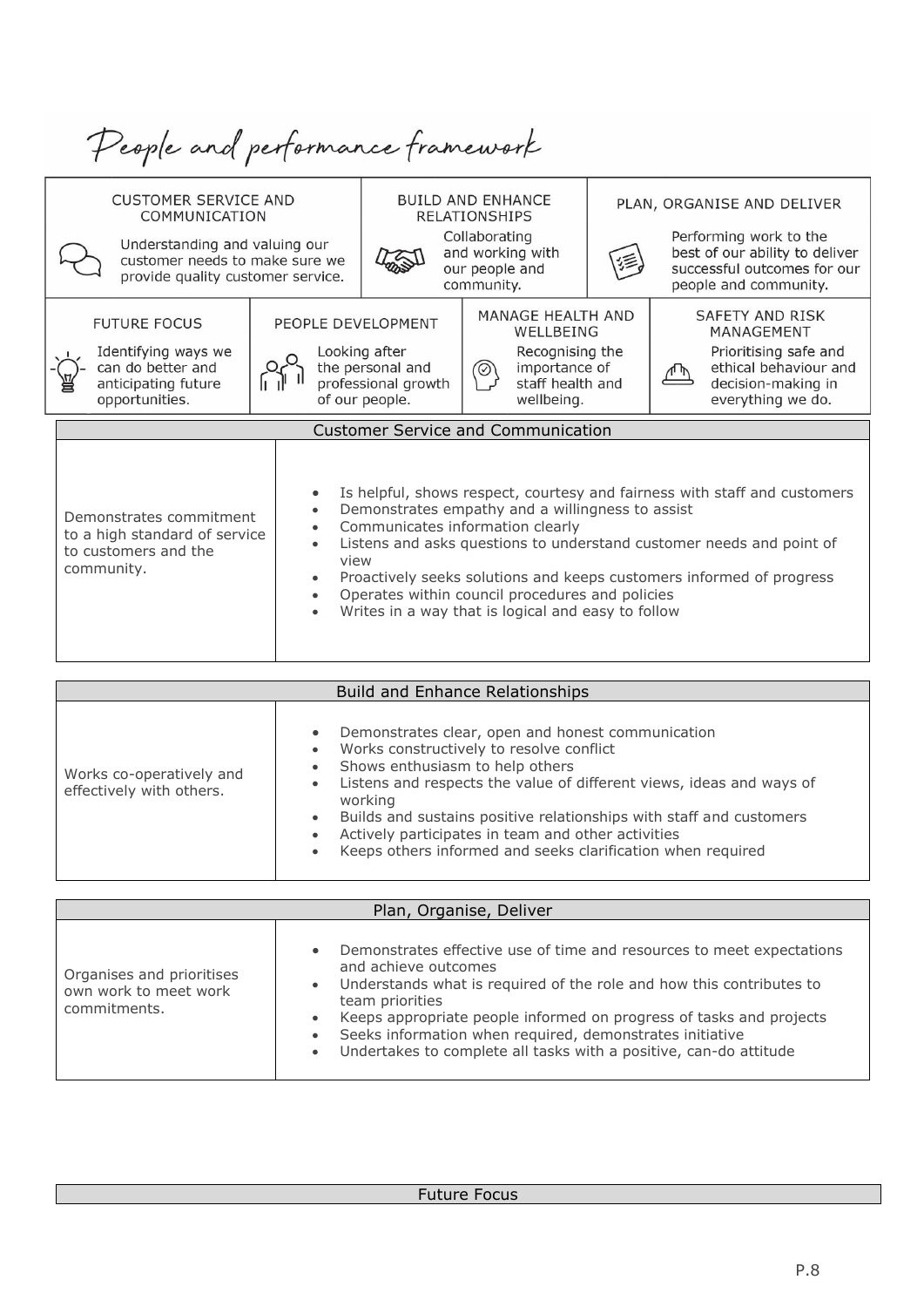| Looks for improvements and<br>is adaptable to change. | Understands council vision and purpose and how their role fits in<br>$\bullet$<br>Is willing to adapt to changing processes, systems, technology and<br>$\bullet$<br>environments<br>Looks for improvements and better ways of doing things<br>$\bullet$<br>Seeks support and clarification when required<br>$\bullet$ |
|-------------------------------------------------------|------------------------------------------------------------------------------------------------------------------------------------------------------------------------------------------------------------------------------------------------------------------------------------------------------------------------|
|-------------------------------------------------------|------------------------------------------------------------------------------------------------------------------------------------------------------------------------------------------------------------------------------------------------------------------------------------------------------------------------|

'n

r

| People Development                                               |                                                                                                                                                                                                                                                                                                                                                                           |  |  |  |
|------------------------------------------------------------------|---------------------------------------------------------------------------------------------------------------------------------------------------------------------------------------------------------------------------------------------------------------------------------------------------------------------------------------------------------------------------|--|--|--|
| Welcomes opportunities for<br>learning and self-<br>development. | Displays council values<br>$\bullet$<br>Reflects upon own performance<br>$\bullet$<br>Seeks and acts upon feedback<br>$\bullet$<br>Sets goals for personal and professional development<br>$\bullet$<br>Finds ways to learn and improve in the completion of day-to-day tasks<br>$\bullet$<br>Takes responsibility for own work and meeting job requirements<br>$\bullet$ |  |  |  |

| Manage Health and Wellbeing                                               |                                                                                                                                                                                                                                                                                                                              |  |  |  |
|---------------------------------------------------------------------------|------------------------------------------------------------------------------------------------------------------------------------------------------------------------------------------------------------------------------------------------------------------------------------------------------------------------------|--|--|--|
| Takes responsibility for self-<br>care and managing work-life<br>balance. | Demonstrates effective time management and prioritising of tasks<br>$\bullet$<br>Is aware of, controls and expresses their own emotions appropriately<br>Recognises when support is needed<br>$\bullet$<br>Accepts responsibility for their own actions and outcomes<br>Is aware of the importance of self-care<br>$\bullet$ |  |  |  |

| Safety and Risk Management                                                                     |                                                                                                                                                                                                                                                                                                                                                                                                                                                                                                                                          |  |  |  |  |
|------------------------------------------------------------------------------------------------|------------------------------------------------------------------------------------------------------------------------------------------------------------------------------------------------------------------------------------------------------------------------------------------------------------------------------------------------------------------------------------------------------------------------------------------------------------------------------------------------------------------------------------------|--|--|--|--|
| Takes responsibility for<br>personal actions and reports<br>safety and compliance<br>concerns. | Remains vigilant in ensuring a safe working environment for self and<br>$\bullet$<br>others<br>Is aware of risk and takes action to prevent problems<br>$\bullet$<br>Reports hazards, incidents (including near misses) and compliance<br>$\bullet$<br>concerns in a timely way<br>Understands the importance of honesty and transparency<br>$\bullet$<br>Avoids and discloses conflicts of interest and quards against the misuse of<br>$\bullet$<br>council resources and assets<br>Complies with policies and procedures<br>$\bullet$ |  |  |  |  |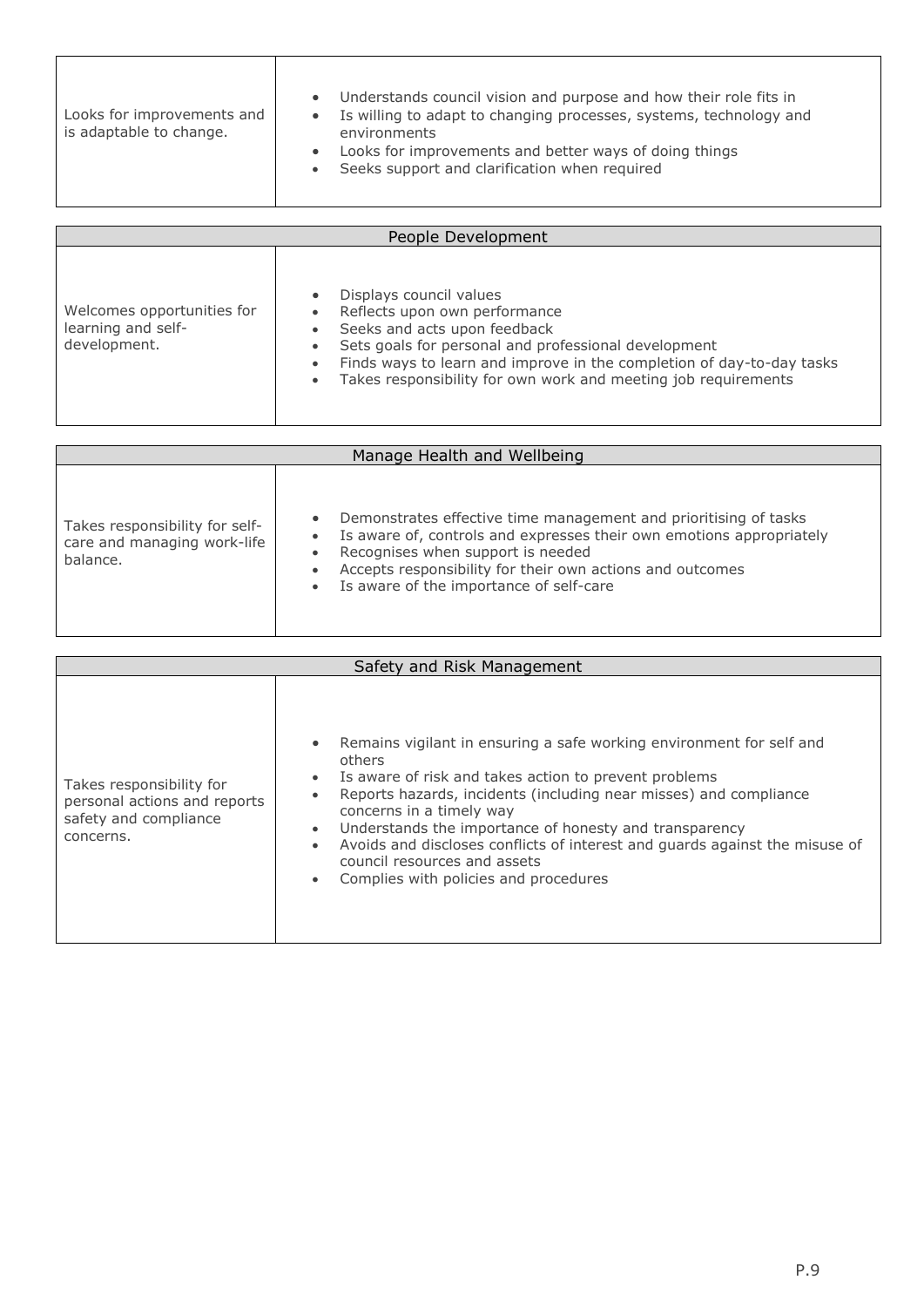# *ATTACHMENT 2*

# INHERENT REQUIREMENTS OF THE JOB

Wodonga Council will provide reasonable adjustments to assist a person with a disability to perform these inherent requirements of the job.

| <b>FREQUENCY</b> | % OF WORK DAY / TASK |
|------------------|----------------------|
| Rare $(R)$       | $0 - 5\%$            |
| Occasional (O)   | $6 - 33%$            |
| Frequent (F)     | $34 - 66%$           |
| Constant (C)     | 67-100%              |

| <b>TASK</b>              | <b>DESCRIPTION</b>     | INHERENT REQUIREMENTS                                                                              | <b>DEMAND</b>             | <b>FREQUENCY</b> |                                                                                                        |                |              |  |
|--------------------------|------------------------|----------------------------------------------------------------------------------------------------|---------------------------|------------------|--------------------------------------------------------------------------------------------------------|----------------|--------------|--|
|                          |                        |                                                                                                    |                           | R.               | $\circ$<br>$\times$<br>$\chi$<br>$\chi$<br>X<br>$\times$<br>$\chi$<br>$\times$<br>$\times$<br>$\times$ | F              | $\mathsf{C}$ |  |
|                          |                        |                                                                                                    | Sitting                   |                  |                                                                                                        | $\times$       |              |  |
| Event delivery           | Event inspection       | • Liaison with staff of all levels                                                                 | Standing                  |                  |                                                                                                        |                |              |  |
| $(10\% \text{ of role})$ | and co-<br>ordination, | • Liaison with external networks, building relationships<br>• Attending sites of external agencies | Walking                   |                  |                                                                                                        | $\chi$         |              |  |
|                          | including              | Attending committee meetings<br>$\bullet$                                                          | Lifting $<$ 10kgs         |                  |                                                                                                        |                |              |  |
|                          | manual set up          | Working in collaboration with external agencies                                                    | Carrying                  |                  |                                                                                                        |                |              |  |
|                          |                        | Driving company vehicles (up to 3 hours)<br>$\bullet$<br>Event set up<br>$\bullet$                 | Pushing                   |                  |                                                                                                        |                |              |  |
|                          |                        | Visual inspection<br>$\bullet$                                                                     | Pulling                   |                  |                                                                                                        |                |              |  |
|                          |                        | Phone use<br>$\bullet$                                                                             | Climbing                  |                  |                                                                                                        |                |              |  |
|                          |                        | Handwriting notes                                                                                  | Bending                   |                  |                                                                                                        |                |              |  |
|                          |                        |                                                                                                    | Twisting                  |                  |                                                                                                        | $\mathsf{X}$   |              |  |
|                          |                        |                                                                                                    | Squatting                 |                  |                                                                                                        | $\overline{X}$ |              |  |
|                          |                        |                                                                                                    | Kneeling                  |                  |                                                                                                        | $\mathsf{X}$   |              |  |
|                          |                        |                                                                                                    | Reaching                  |                  |                                                                                                        |                |              |  |
|                          |                        |                                                                                                    | Fine motor                |                  |                                                                                                        |                |              |  |
|                          |                        |                                                                                                    | Neck postures             |                  |                                                                                                        | $\overline{X}$ |              |  |
|                          |                        |                                                                                                    | Accepting instructions    |                  | $\chi$                                                                                                 |                |              |  |
|                          |                        |                                                                                                    | Providing instructions    |                  | X                                                                                                      |                |              |  |
|                          |                        |                                                                                                    | Sustained concentration   |                  |                                                                                                        |                | X            |  |
|                          |                        |                                                                                                    | Major decision making     |                  |                                                                                                        | $\overline{X}$ |              |  |
|                          |                        |                                                                                                    | Complex problem solving   |                  |                                                                                                        | $\times$       |              |  |
|                          |                        |                                                                                                    | Supervision of others     |                  |                                                                                                        | $\times$       |              |  |
|                          |                        |                                                                                                    | Interaction with others   |                  |                                                                                                        |                | X            |  |
|                          |                        |                                                                                                    | Exposure to confrontation |                  |                                                                                                        | $\times$       |              |  |
|                          |                        |                                                                                                    | Respond to change         |                  |                                                                                                        | X.             |              |  |
|                          |                        | Prioritisation                                                                                     |                           |                  | X.                                                                                                     |                |              |  |